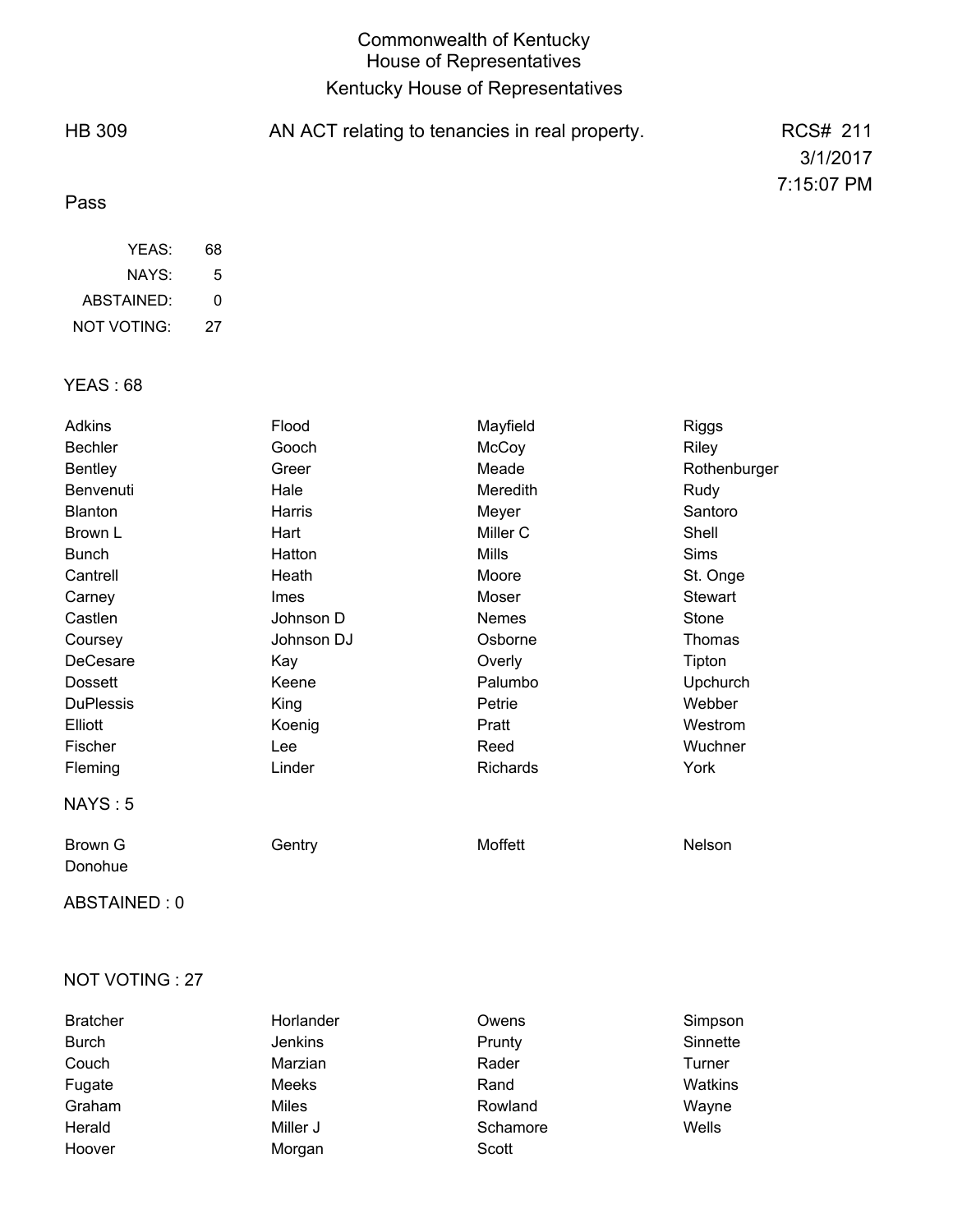|                        |                     |     | <b>Commonwealth of KY Senate</b>                        |     |               |             |             |
|------------------------|---------------------|-----|---------------------------------------------------------|-----|---------------|-------------|-------------|
|                        |                     |     | 2017 Regular Session                                    |     |               |             |             |
|                        |                     |     | Wednesday, March 29, 2017                               |     |               | <b>YEA</b>  | 37          |
|                        | <b>Bill: HB 309</b> |     |                                                         |     |               | <b>NAY</b>  | 1           |
| <b>Motion to:</b>      |                     |     | PASS HB 309 W, SCS 1, SFA 1, SCTA 1                     |     |               | <b>PASS</b> | $\mathbf 0$ |
|                        |                     |     | Title:   AN ACT relating to tenancies in real property. |     |               |             |             |
|                        |                     |     |                                                         |     |               |             |             |
|                        |                     | YNP |                                                         | YNP |               |             | Y N P       |
| *Alvarado              |                     |     | *Hornback                                               |     | *Schroder     |             |             |
| *Bowen                 |                     |     | <b>*Humphries</b>                                       |     | *Seum         |             |             |
| *Buford                |                     |     | Jones                                                   |     | *Smith        |             |             |
| *Carpenter             |                     |     | *Kerr                                                   |     | *Stivers      |             |             |
| <b>*Carroll, Danny</b> |                     |     | <b>*McDaniel</b>                                        |     | *Thayer       |             |             |
| <b>Carroll, Julian</b> |                     |     | <b>McGarvey</b>                                         |     | <b>Thomas</b> |             |             |
| <b>Clark</b>           |                     |     | *Meredith                                               |     | <b>Turner</b> |             |             |
| *Embry                 |                     |     | <b>Neal</b>                                             |     | <b>Webb</b>   |             |             |
| *Girdler               |                     |     | <b>Parrett</b>                                          |     | *West         |             |             |
| <i><b>*Givens</b></i>  |                     |     | *Raque Adams                                            |     | *Westerfield  |             |             |
| <b>Harper Angel</b>    |                     |     | <b>Ridley</b>                                           |     | *Wilson       |             |             |
| <b>*Harris</b>         |                     |     | <b>*Robinson</b>                                        |     | *Wise         |             |             |
| *Higdon                |                     |     | *Schickel                                               |     |               |             | 8:28 PM     |